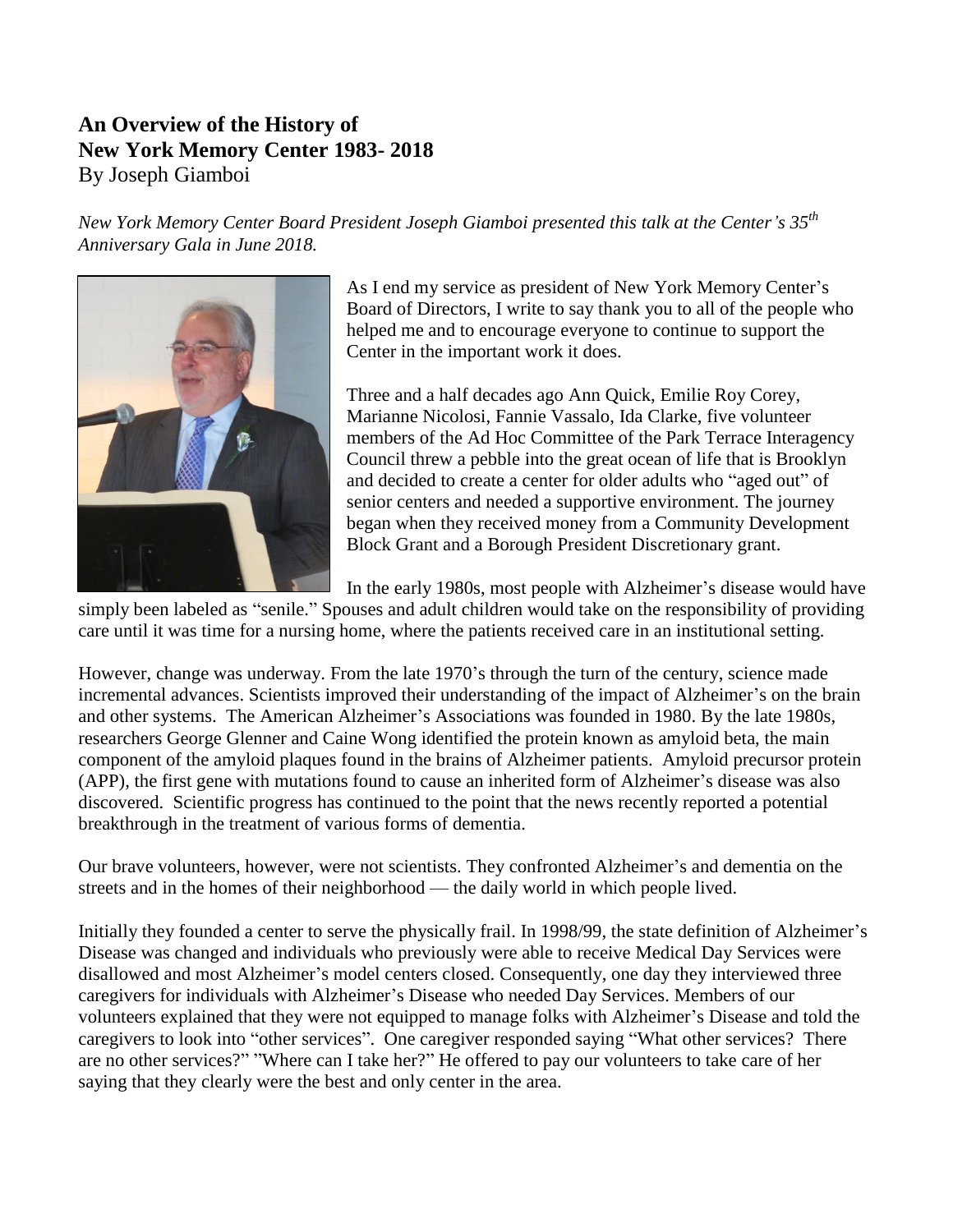After apologizing to him and acknowledging that there was nowhere else to go, our volunteers discussed the issue at their next Board Meeting and decided why not and expanded their services to meet this new and pressing need. The idea of the Memory Center was born.

Two years later they opened the first purpose built Dementia Day Services Center in New York State. They built the center to manage up to 55 individuals and included design features that were revolutionary in Alzheimer's care. Since that time their successors – you and us -- have never questioned our commitment to adults with Alzheimer's and related dementias. As a result, we are leaders in the state in developing programs from Early Stage Disease to End Stage. We developed the first Arts Based Dementia Day Program and have remained committed to that model of care.

## **Who are the people that we serve?**

There were an estimated 5.5 million Americans of all ages living with Alzheimer's dementia in 2017. This number includes an estimated 5.3 million people age 65 and older and approximately 200,000 individuals under age 65 who have younger-onset Alzheimer's. Because Alzheimer's dementia is underdiagnosed and underreported, a large portion of Americans with Alzheimer's may not know they have it.

And the numbers are increasing.

## **But these are just numbers – who are the people?**

You know them: He's the father, grandfather, brother or friend who has grown silent or increasingly "out of touch" at gatherings. She is your mother, grandmother, wife, sister or best friend whose caregiver feels overwhelmed by having to care for her when she cared for them all their life. All of these folks live with some form of dementia, which slowly steals parts of their lives and memories.

For 35 years, the New York Memory Center has welcomed all of you, our friends and clients, everyone whose lives have been touched by dementia. We have been your home, your refuge, your resource. We drive you to and from our center. We take you shopping. We provide the advice you need. We sing and dance with you. We draw with you. We sit at the computer with you. We have been – and will continue to be – whatever you need us to be so that your life can be better.

How is this possible?

- $\triangleright$  Because of donors like you who contribute annually.
- $\geq$  Because of donors who attended our 35<sup>th</sup> Anniversary Gala and offered congratulatory gifts in the Gala program.
- $\triangleright$  Because our Board of Directors has made a commitment to support the Center in whatever way they can.
- $\triangleright$  Because of an extremely committed Executive Director Josephine Brown who works continuously to maintain the excellence of our program and supports our staff so that they can be the best service providers possible to our valued members.
- Because of our service providers, our social workers, our drivers, our helpers, our consultants, our volunteers. All of whom wear many hats and go the extra mile to care for our clients and our caregivers.